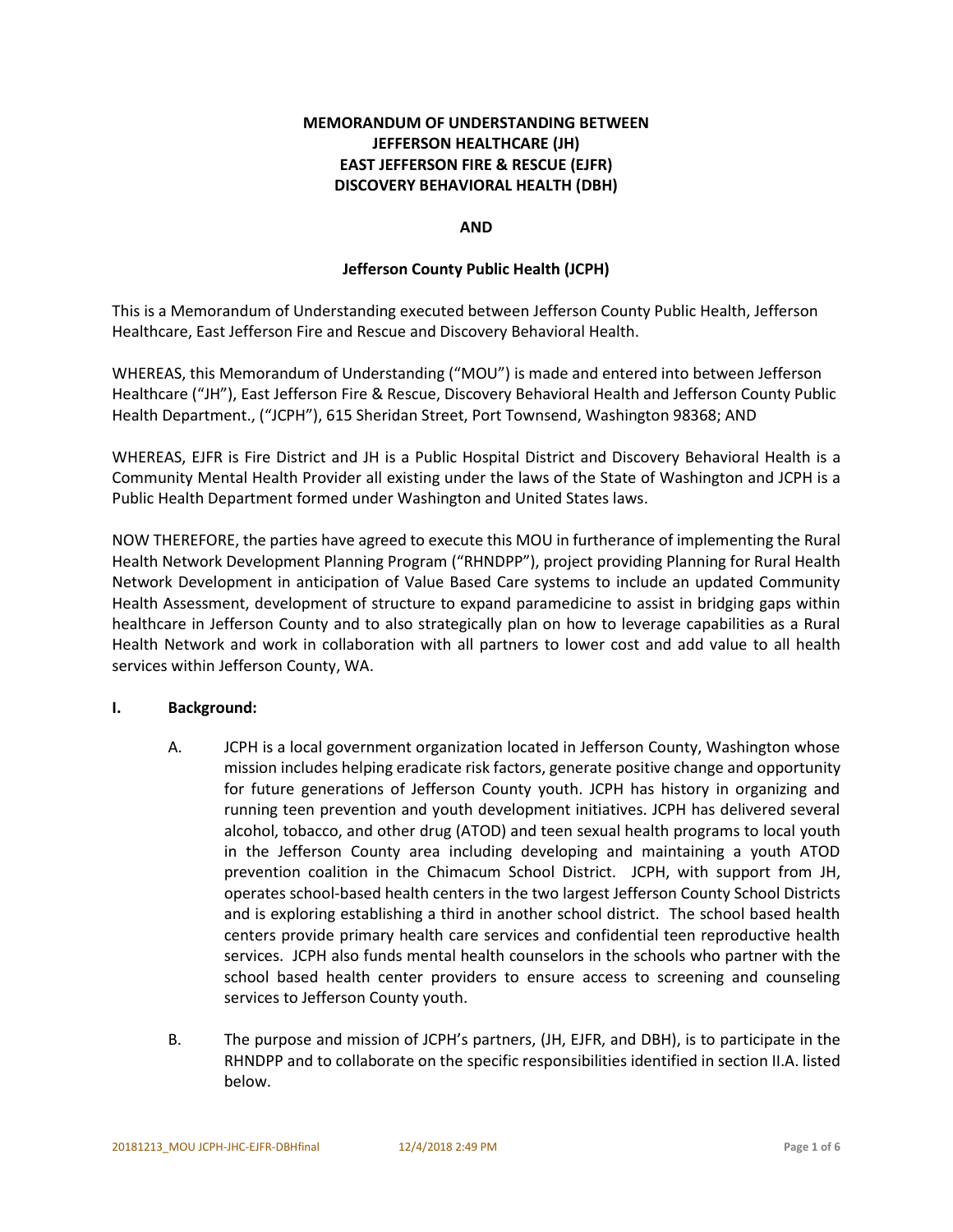C. The purpose of the RHNDPP project is a planning effort with the following objectives: Focus Area: Mental Health /Substance Abuse

Aim #1: Achieve efficiencies:

- \*Conducting a community health and/or provider needs assessments at the regional and/or local level:
	- o Develop and implement a needs assessment in the community;
	- $\circ$  Identify the most critical need of network partners to ensure their viability;
	- o Identify additional collaborating network partners in the community/region;
	- o Identify and develop a plan to address workforce issues; or
	- o Identify financial resources or gaps available to support services.
- Identifying a plan for developing regional systems of care to better meet rural patient concerns.
- \*Collaborating to develop an implementation plan for addressing community needs identified by the community health needs assessment.

Aim #2: Expand access to, coordinate, and improve the quality of essential health care services:

- Developing a network business and/or operations plan, which may include:
- A formal memorandum of agreement or understanding (MOA/MOU);
- A shared mission statement;
- A network/governance board or decision making structure;
- The roles and responsibilities of the network partners; or
- Identifying the degree to which the network members are ready to integrate their functions and share clinical and/or administrative resources as may be determined appropriate.
- Assessing appropriateness/readiness for Patient Centered Medical Home accreditation.
- Identifying strategies to communicate with the community about changes in the health care landscape and how to maintain access to viable health care services.
- Developing a plan to expand the role of emergency medical services within the community.

Aim #3: Strengthen the rural health care system as a whole

- Identifying ways to encourage cross-organizational collaboration and leadership commitment.
- Assessing the network's sustainability and viability.
- Identifying opportunities for the network to better address regional and/or local population health needs.
- Identifying and establishing ways to obtain regional and/or local community support/buy-in around the development of the network.

### **II. Concept:**

This MOU will form a cooperative partnership between JH, EJFR, DBH and JCPH in the execution of the RHNDPP project. The MOU serves to: work in Consortium for the purposes and designated responsibilities identified within the RHNDPP Solicitation and Grant Application submission as identified within this MOU.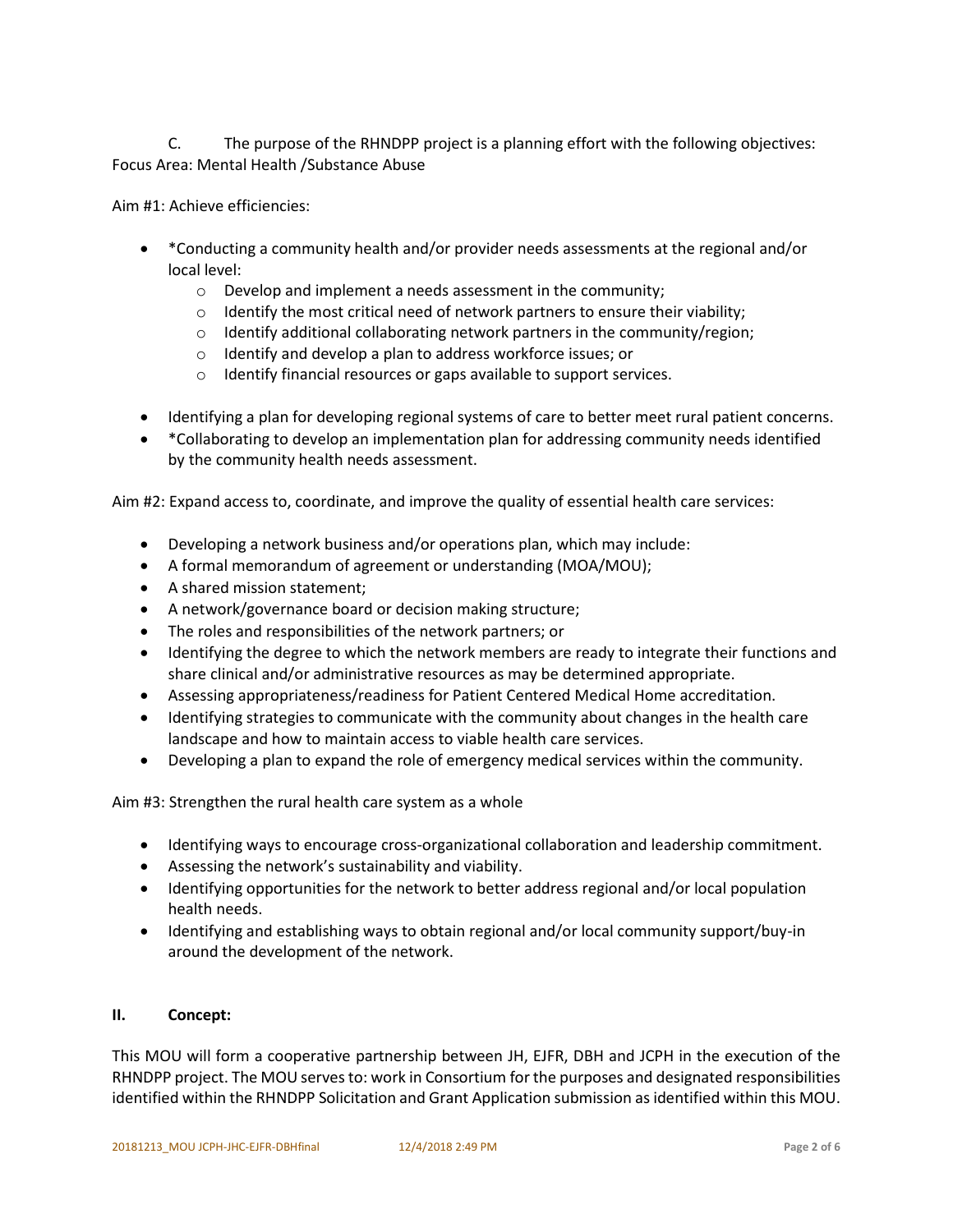#### **III. Responsibilities:**

- A. JH, EJFR, and DBH will:
	- 1. Provide a designated representative to be seated on the RHNDPP meetings and scheduled events to provide oversight and insight on all components of the project.
	- 2. Provide guidance and approval of procedures as developed.
	- 3. Attend planning meetings, as needed.
	- 4. Will complete an internal needs assessment.
	- 5. Will assist in strategic measures as identified by the RHNDPP solicitation.
	- 6. Will provide locations for facilitation if space is available
	- 7. Will take part in Rural Health Network Development Planning.
	- 8. Communicate with JCPH staff on dates of operation, and provide comments, insights, impressions and understanding regarding the delivery of the program to allow for improvement if needed.
	- 9. Agree to hold harmless and indemnify JCPH and Jefferson County against any and all losses, costs, damages, claims, expenses or other liability whatsoever, rising out of or connected with JH's, EJFR's, and DBH's work or services under this agreement including, but limited to any accident or injury to person or property.
- B. JCPH will:
	- 1. Implement and oversee all RHNDPP project components.
	- 2. Will be the Applicant of Record and meet all Fiscal obligations and Federal Financial Reporting as deemed necessary by U.S. Department of Health and Human Services Health Resources and Services Administration (HRSA).
	- 3. Will consult to complete a Community Health Assessment.
	- 4. Will complete an internal needs assessment of JCPH.
	- 5. Receive comments, insights, impressions and understandings communicated by the parties to this MOU for the purposes of improving program delivery where needed.
	- 6. Collaborate with parties to this MOU to reach outcomes of RHNDPP project delivery.
	- 7. Agrees to hold harmless and indemnify against any and all losses, costs, damages, claims, expenses or other liability whatsoever, rising out of or connected with JCPH's work or services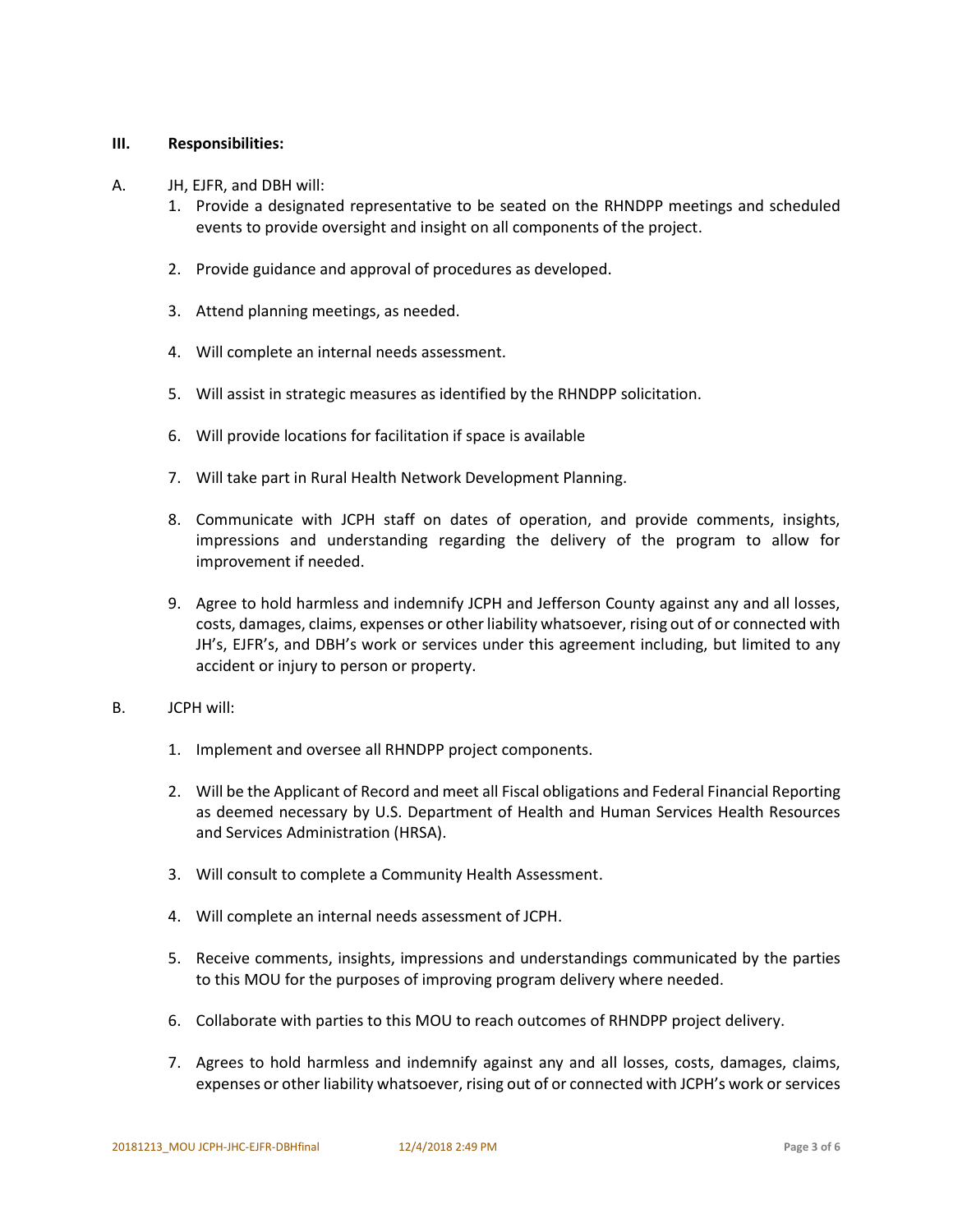under this agreement including, but not limited to any accident or injury to person or property.

8. Provide a designated representative to be seated on the RHNDPP meetings and scheduled events to provide oversight and insight on all components of the project.

- C. All Parties to this MOU shall:
	- 1. Ensure all activities are conducted in compliance with all applicable State, Federal and Local Laws, rules and regulations.
	- 2. Each party will be responsible for their respective expenses. There will be no reimbursement for any costs incurred in the delivery of the RHNDPP project.
- **IV. Limitations:** Provision of services is based on availability of funds.
- **V. Contacts:** All notices shall be given by personal delivery, by registered or certified mail, postage prepaid, or by facsimile transmission followed by surface mail. Notices shall be effective and shall be deemed delivered when dispatched. All notices, demands, requests or other communications to or upon any party provided for in this Agreement or given or made in connection with this Agreement, shall be in writing and shall be addressed as follows:

The parties have designated the following contacts regarding this Agreement:

For JCPH:

Vicki Kirkpatrick, Director, Jefferson County Public Health 615 Sheridan Street Port Townsend, WA 98368 (360)385-9409 (360)385-9401 TELEFAX vkirkpatric@co.jefferson.wa.us

For EJFR:

Jim Walkowski, Fire Chief East Jefferson Fire and Rescue 24 Seton Road Port Townsend, WA. 98368 (360) 381-0292 (Cell) (360) 385-2626 (Office)

For JH:

Jenn Wharton, Chief Ambulatory & Medical Group Officer Jefferson Healthcare

For DBH:

Lisa Holt, Interim Chief Executive Officer Discovery Behavioral Health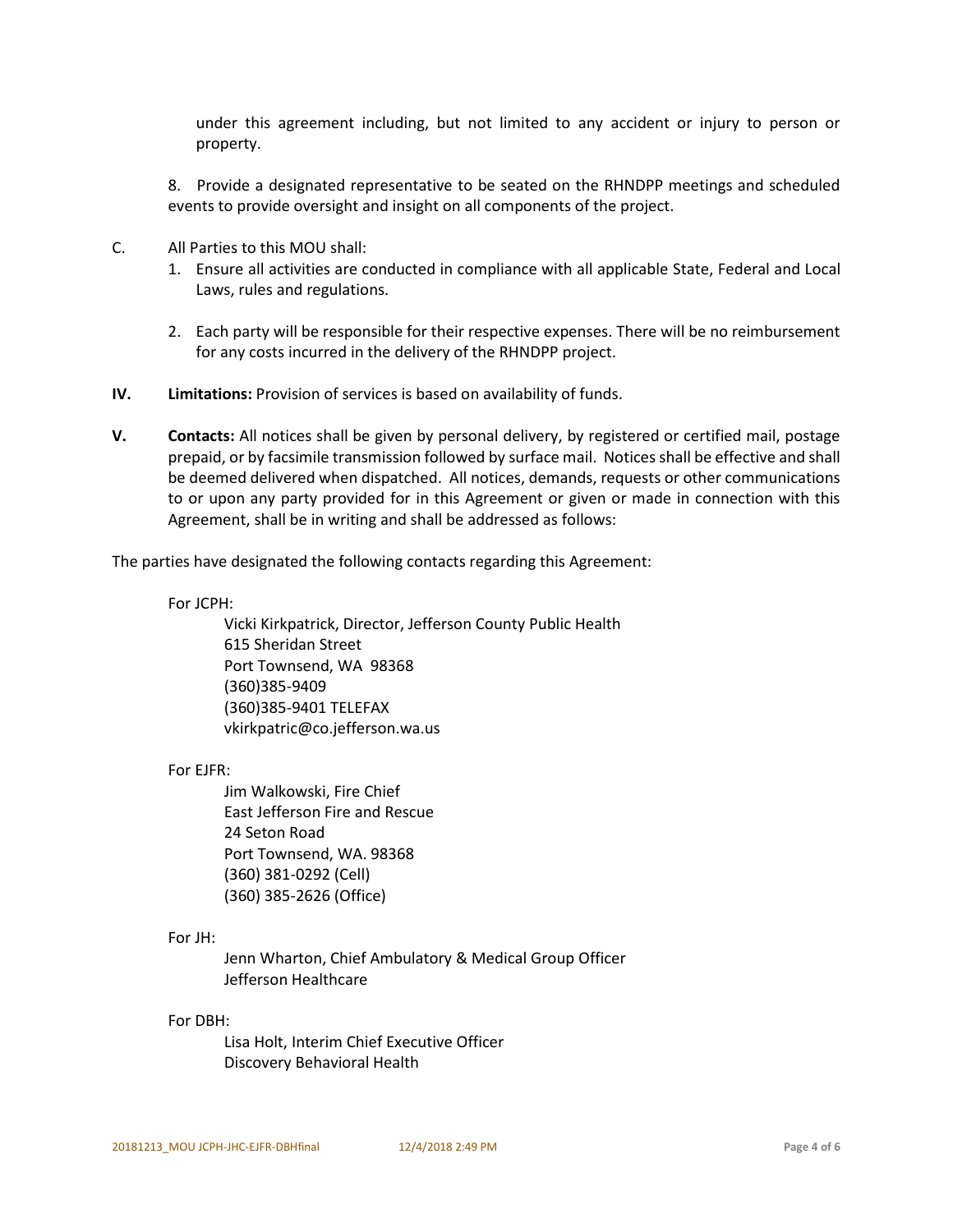- **VI. Disputes:** All parties agree to participate promptly and in good faith in non-binding mediation or other mutually acceptable alternative dispute resolution means in the event of a dispute arising under this agreement.
- **VII. Termination:** Any party may terminate this Agreement at any time, with or without cause, in writing. The written notice shall be at least 30 days to the other Parties.
- **VIII**. **Assignments:** No party shall assign this Agreement nor any of its rights hereunder to any other person or entity without the prior, express written consent from the other parties. The rights and obligations under this Agreement will inure to the benefit of and be binding on authorized successors and assigns of each party.
- **IX. Severability:** Nothing contained in this Agreement shall be construed as requiring of any party any acts contrary to law. Whenever there is any conflict between any provision of this Agreement and any present or future applicable statute, law, ordinance, or regulation contrary to which the Parties have no legal right to contract, the latter shall prevail, but, in such event the provision of this agreement thus affected shall be curtailed and limited only the extent necessary to bring it within the requirements of the law. In the event that any part, article, paragraph, or clause of this agreement shall not fall on account thereof, the balance of this agreement shall continue in full force and effect. If any court of competent jurisdiction deems any provision hereof unreasonable, such court may declare reasonable modification hereof, and this agreement shall be valid and enforceable, and the parties hereto agree to be bound by and perform the same, as thus modified.
- **X. Complete Agreement:** This agreement contains all of the terms and conditions agreed upon by both parties here to with reference to the subject matter hereto. No other agreements, oral or otherwise, shall be deemed to exist or to bind either of the parties hereto, and all prior agreements and understandings are superseded hereby.
- **XII. Amendments:** This agreement cannot be modified or changed except by written instrument signed by all parties hereto.
- **XII. Term of Agreement:** This Agreement shall take effect upon receipt of signatures of the parties and will continue in force until is amended or terminated in writing by mutual agreement. This Agreement may only be extended in writing and signed by all parties.